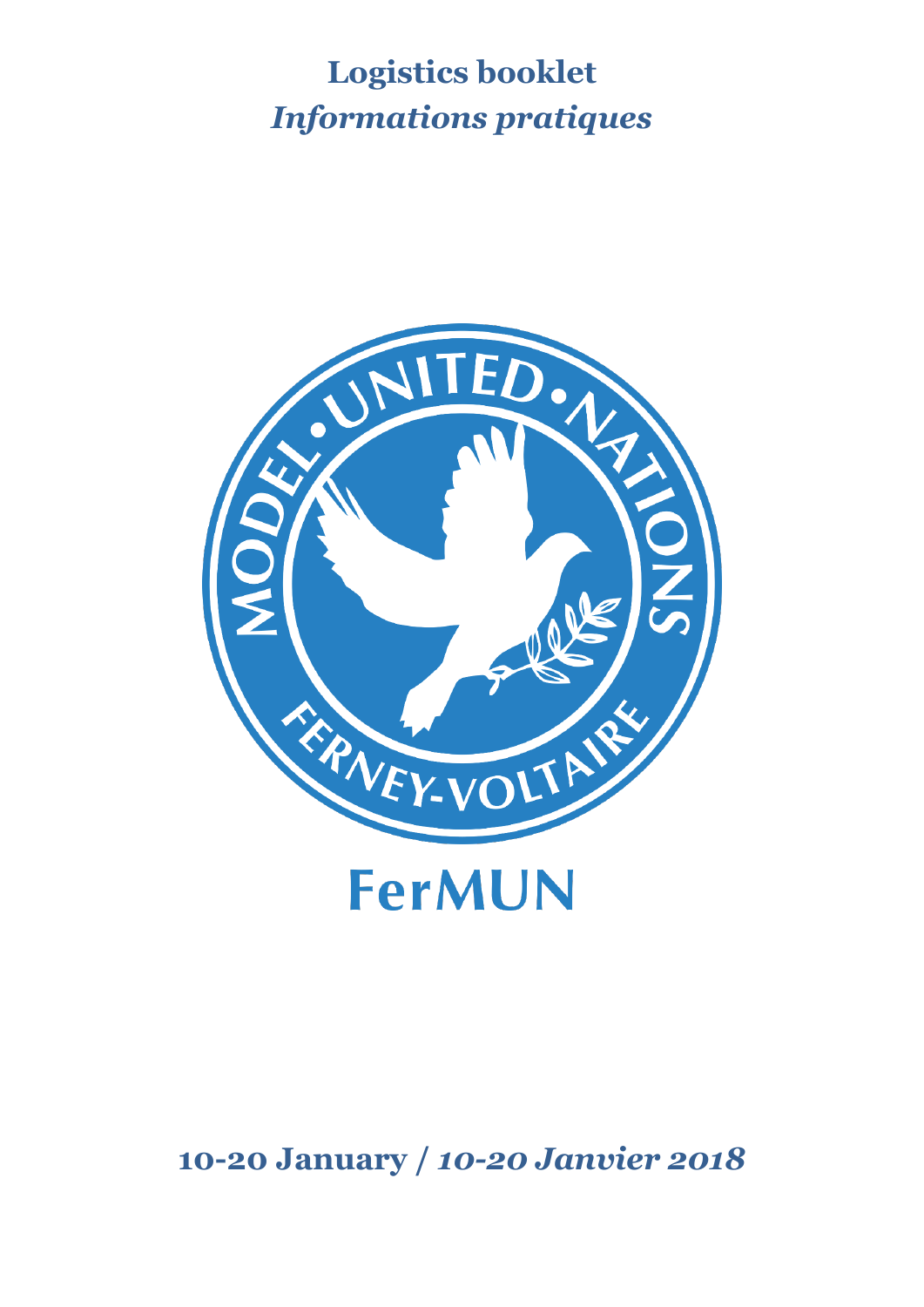## **Lunch /** *Repas*

| Time when you leave UNOG/ Heure où vous quittez l'ONUG |                                           |                   |                             |               |                   |  |
|--------------------------------------------------------|-------------------------------------------|-------------------|-----------------------------|---------------|-------------------|--|
| 11:30                                                  | 11:35<br>11:40<br>11:50<br>11:45<br>11:55 |                   |                             |               |                   |  |
| <b>Ethics</b><br>SC                                    | <b>Trade</b>                              | Urban dev<br>Envt | <b>Health</b><br>Indig pple | <b>ECOSOC</b> | <b>CIJ</b><br>P&S |  |

# **January 10th /** *10 Janvier*

#### **January 11th-12th /** *11-12 janvier*

|          | 11:45                      | 12:00         | 12:15                   | 12:45                   | 13:00         | 13:15                      |
|----------|----------------------------|---------------|-------------------------|-------------------------|---------------|----------------------------|
| Jan 11th | <b>CIJ</b><br>P&S          | <b>ECOSOC</b> | <b>Health</b><br>Envt   | Urban dev<br>Indig pple | <b>Trade</b>  | <b>Ethics</b><br><b>SC</b> |
| Jan 12th | <b>Ethics</b><br><b>SC</b> | <b>Trade</b>  | Urban dev<br>Indig pple | <b>Health</b><br>Envt   | <b>ECOSOC</b> | <b>CIJ</b><br>P&S          |

#### **Break /** *Pause*

| January 10th/10 janvier | January 11th/11 janvier | January 12th/12 janvier |  |
|-------------------------|-------------------------|-------------------------|--|
| 15:30 - 15:45           | $9:30 - 9:45$           | $10:00 - 10:15$         |  |
|                         | $15:30 - 15:45$         |                         |  |

#### **Rooms / Salles**

| Health<br>Santé  | Environment<br>Environnement | Forum on Trade<br>Forum<br>Commerce | Ethics & Society<br>Ethique &<br>Société | <b>ECOSOC</b><br><b>CES</b> | Forum on<br>Indigenous<br>People's Rights |
|------------------|------------------------------|-------------------------------------|------------------------------------------|-----------------------------|-------------------------------------------|
| <b>L.Bauemer</b> | <b>J.Bilger</b>              | <b>New Conf. Hall</b>               | <b>Red Room</b>                          | <b>Room A</b>               | <b>NB 0.105</b>                           |

| <b>Security Council</b><br>Conseil de<br>Sécurité | Cour<br>Internationale<br>de Justice | Urban<br>development<br>Développement<br>urbain | Protection &<br>Security<br>Protection &<br>Sécurité | <b>MUN</b><br><b>Directors</b><br>Conseillers<br><b>MNU</b> | Communication     |
|---------------------------------------------------|--------------------------------------|-------------------------------------------------|------------------------------------------------------|-------------------------------------------------------------|-------------------|
| U.Uchtenhagen                                     | <b>Orange Room</b>                   | <b>Room B</b>                                   | <b>NB 0.107</b>                                      | <b>AB</b> 13.1                                              | <b>Media Room</b> |